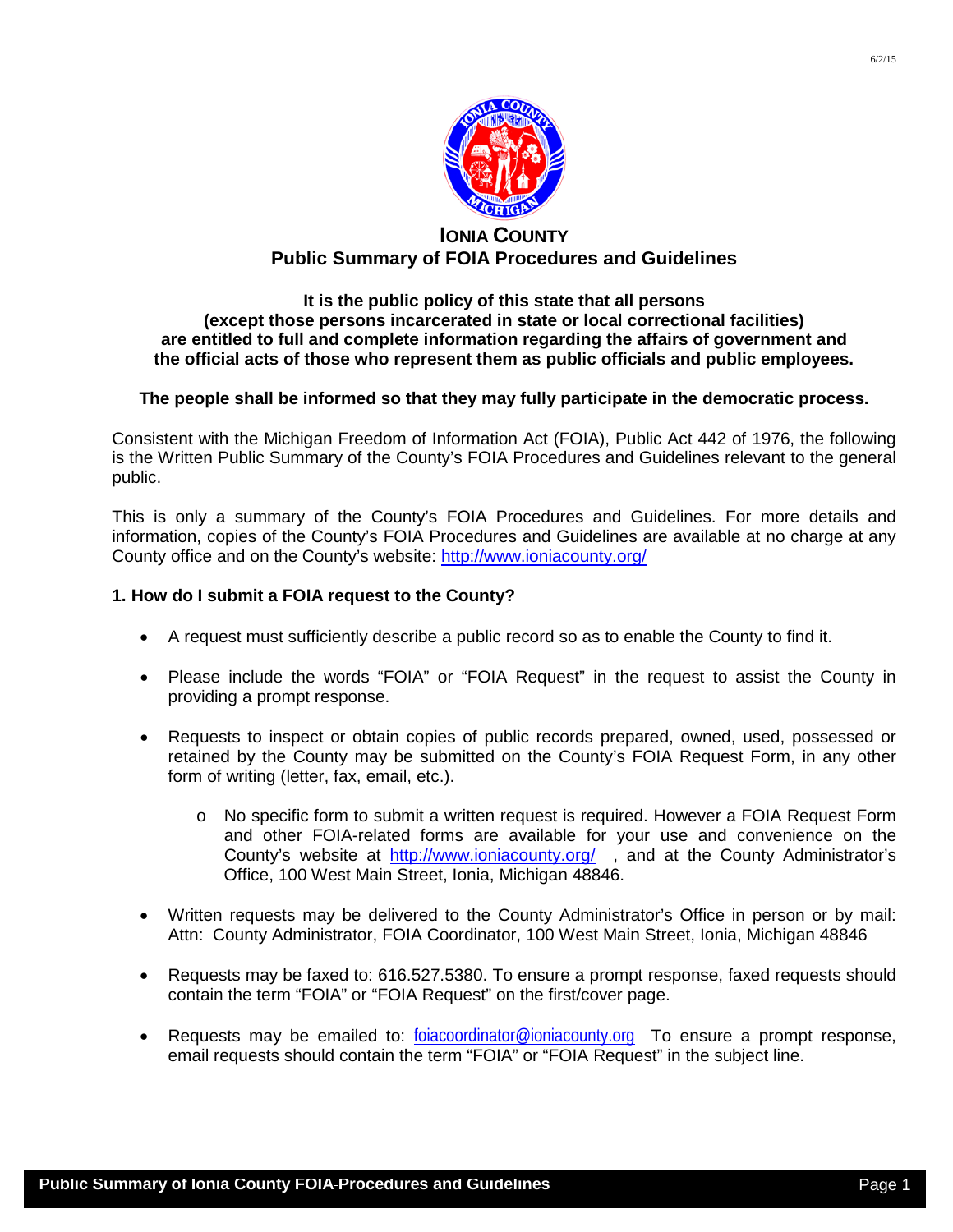## **2. What kind of response can I expect to my request?**

- Within 5 business days after receiving a FOIA request the County will issue a response. If a request is received by fax or email, the request is deemed to have been received on the following business day. The County will respond to your request in one of the following ways:
	- o Grant the request,

•

- $\circ$  Issue a written notice denving the request.
- $\circ$  Grant the request in part and issue a written notice denying in part the request,
- $\circ$  Issue a notice indicating that due to the nature of the request the County needs an additional 10 business days to respond, or
- $\circ$  Issue a written notice indicating that the public record requested is available at no charge on the County's website
- If the request is granted, or granted in part, the County will ask that payment be made for the allowable fees associated with responding to the request before the public record is made available.
- If the cost of processing the request is expected to exceed \$50, or if you have not paid for a previously granted request, the County will require a deposit before processing the request.

### **3. What are the County's deposit requirements?**

- If the County has made a good faith calculation that the total fee for processing the request will exceed \$50.00, the County will require that you provide a deposit in the amount of 50% of the total estimated fee. When the County requests the deposit, it will provide you a non-binding best efforts estimate of how long it will take to process the request after you have paid your deposit.
- If the County receives a request from a person who has not paid the County for copies of public records made in fulfillment of a previously granted written request, the County will require a deposit of 100% of the estimated processing fee before it begins to search for the public record for any subsequent written request when **all** of the following conditions exist:
	- o The final fee for the prior written request is not more than 105% of the estimated fee;
	- o The public records made available contained the information sought in the prior written request and remain in the County's possession:
	- o The public records were made available to the individual, subject to payment, within the best effort time frame estimated by the County to provide the records;
	- $\circ$  Ninety (90) days have passed since the County notified the individual in writing that the public records were available for pickup or mailing;
	- o The individual is unable to show proof of prior payment to the County; and
	- o The County has calculated an estimated detailed itemization that is the basis for the current written request's increased fee deposit.
- The County will not require the 100% estimated fee deposit if any of the following apply:
	- $\circ$  The person making the request is able to show proof of prior payment in full to the County;
	- o The County is subsequently paid in full for all applicable prior written requests; or
	- o Three hundred sixty-five (365) days have passed since the person made the request for which full payment was not remitted to the County.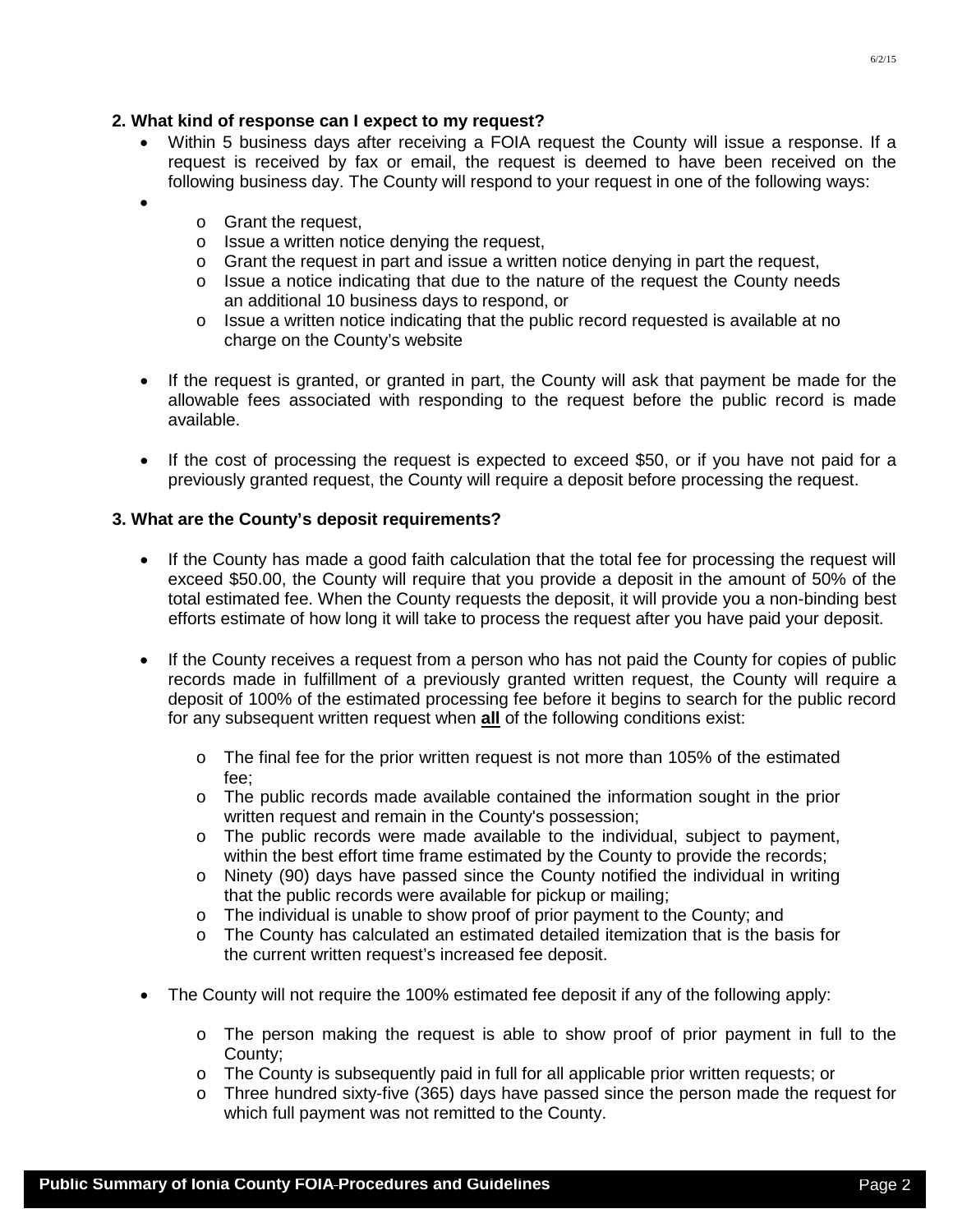### **4. How does the County calculate FOIA processing fees?**

The Michigan FOIA statute permits the County to charge for the following costs associated with processing a request:

- Labor costs associated with copying or duplication, which includes making paper copies, making digital copies, or transferring digital public records to non-paper physical media or through the Internet.
- Labor costs associated with searching for, locating and examining a requested public record, when failure to charge a fee will result in unreasonably high costs to the County.
- Labor costs associated with a review of a record to separate and delete information exempt from disclosure, when failure to charge a fee will result in unreasonably high costs to the County.
- The cost of copying or duplication, not including labor, of paper copies of public records. This may include the cost for copies of records already on the County's website if you ask for the County to make copies.
- The cost of computer discs, computer tapes or other digital or similar media when the requester asks for records in non-paper physical media. This may include the cost for copies of records already on the County's website if you ask for the County to make copies.
- The cost to mail or send a public record to a requestor.

### **Labor Costs**

- All labor costs will be estimated and charged in 15-minute increments, with all partial time increments rounded down. If the time involved is less than 15 minutes, there will be no charge.
- Labor costs will be charged at the hourly wage of the lowest-paid County employee capable of doing the work in the specific fee category, regardless of who actually performs work.
- Labor costs will also include a charge to cover or partially cover the cost of fringe benefits. County may add up to 50% to the applicable labor charge amount to cover or partially cover the cost of fringe benefits, but in no case may it exceed the actual cost of fringe benefits.
- Overtime wages will not be included in labor costs unless agreed to by the requestor; overtime costs will not be used to calculate the fringe benefit cost.
- Contracted labor costs will be charged at the hourly rate of \$48.90 (6 times the state minimum hourly wage)

A labor cost will not be charged for the search, examination, review and the deletion and separation of exempt from nonexempt information unless failure to charge a fee would result in unreasonably high costs to the County. Costs are unreasonably high when they are excessive and beyond the normal or usual amount for those services compared to the County's usual FOIA requests, because of the nature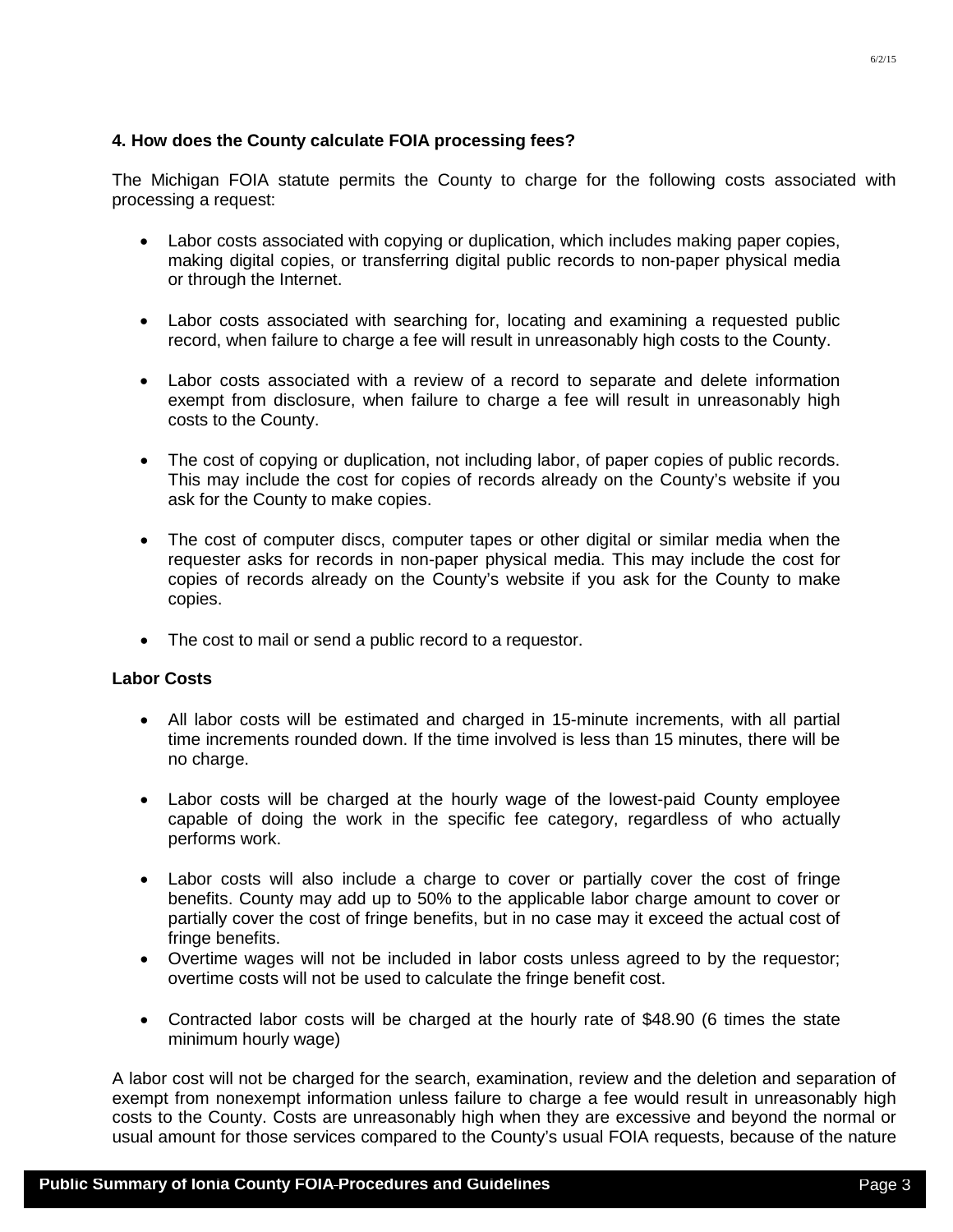of the request in the particular instance. The County must specifically identify the nature of the

The County must use the most economical method for making copies of public records, including using double-sided printing, if cost-saving and available.

#### *Non-paper Copies on Physical Media*

unreasonably high costs in writing.

- The cost for records provided on non-paper physical media, such as computer discs, computer tapes or other digital or similar media will be at the actual and most reasonably economical cost for the non-paper media.
- This cost will be charged only if the County has the technological capability necessary to provide the public record in the requested non-paper physical media format.

#### *Paper Copies*

- Paper copies of public records made on standard letter  $(8 \frac{1}{2} \times 11)$  or legal  $(8 \frac{1}{2} \times 14)$ sized paper will not exceed \$.10 per sheet of paper.
- Copies for non-standard sized sheets will paper will reflect the actual cost of reproduction.

### **Mailing Costs**

- The cost to mail public records will use a reasonably economical and justified means.
- The County may charge for the least expensive form of postal delivery confirmation.
- No cost will be made for expedited shipping or insurance unless you request it.

#### **Waiver of Fees**

The cost of the search for and copying of a public record may be waived or reduced if in the sole judgment of the FOIA Coordinator a waiver or reduced fee is in the public interest because it can be considered as primarily benefitting the general public. The County Board of Commissioners may identify specific records or types of records it deems should be made available for no charge or at a reduced cost.

### **5. How do I qualify for an indigence discount on the fee?**

The County will discount the first \$20.00 of fees for a request if you submit an affidavit stating that you are:

- Indigent and receiving specific public assistance; or
- If not receiving public assistance, stating facts demonstrating an inability to pay because of indigence.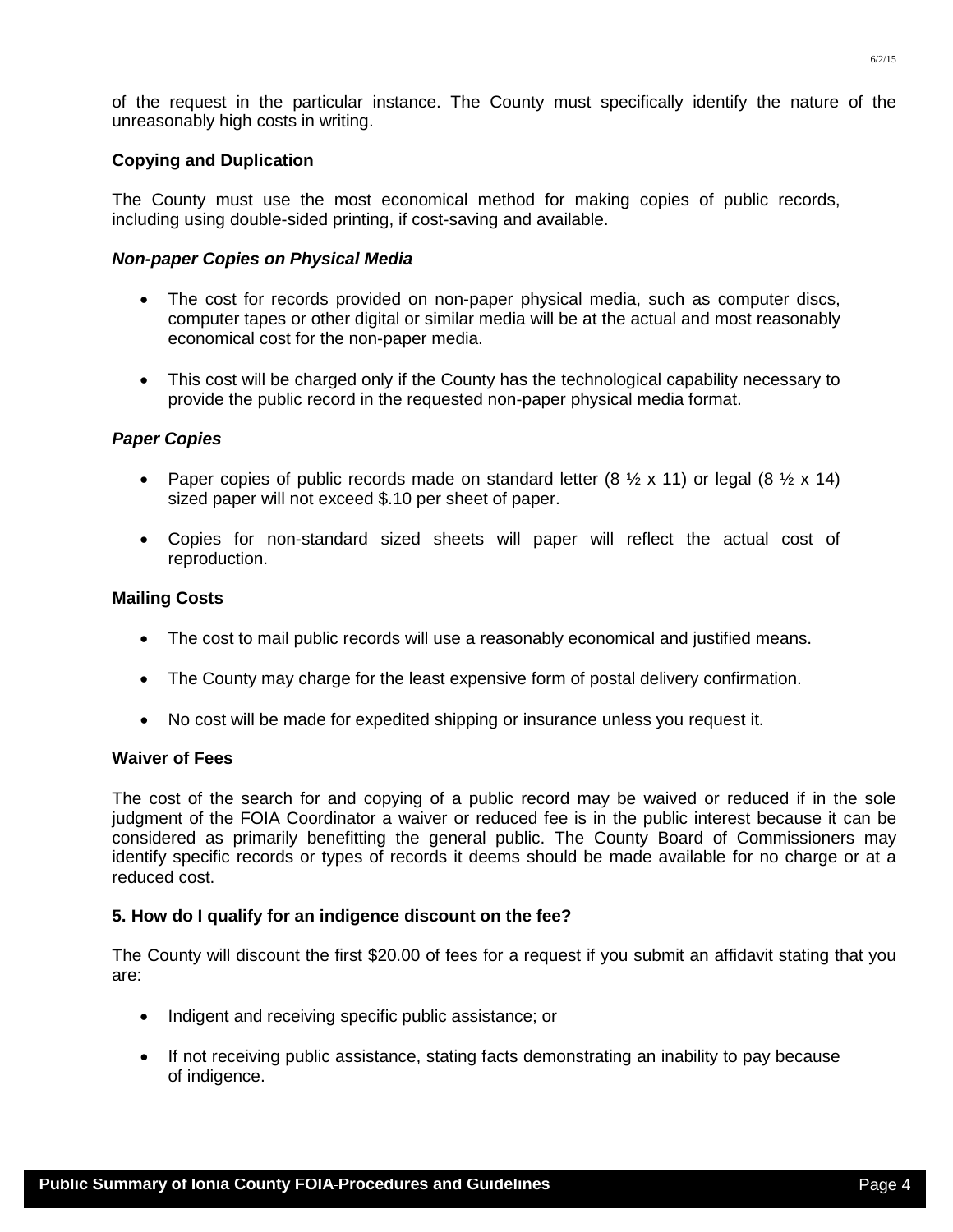You are **not** eligible to receive the \$20.00 discount if you:

- Have previously received discounted copies of public records from the County twice during the calendar year; or
- Are requesting information on behalf of other persons who are offering or providing payment to you to make the request.

An affidavit is sworn statement. For your convenience, the County has provided an Affidavit of Indigence for the waiver of FOIA fees on the back of the County FOIA Request Form, which is available on the County's website:<http://www.ioniacounty.org/> .

## **6. May a nonprofit organization receive a discount on the fee?**

A nonprofit organization advocating for developmentally disabled or mentally ill individuals that is formally designated by the state to carry out activities under subtitle C of the federal developmental disabilities assistance and bill of rights act of 2000, Public Law 106-402, and the protection and advocacy for individuals with mental illness act, Public Law 99-319, may receive a \$20.00 discount if the request meets all of the following requirements in the Act:

- o Is made directly on behalf of the organization or its clients.
- $\circ$  Is made for a reason wholly consistent with the mission and provisions of those laws under section 931 of the mental health code, 1974 PA 258, MCL 330.1931.
- o Is accompanied by documentation of its designation by the state, if requested by the public body.

## **7. How may I challenge the denial of a public record or an excessive fee?**

### **Appeal of a Denial of a Public Record**

If you believe that all or a portion of a public record has not been disclosed or has been improperly exempted from disclosure, you may appeal to the County Board of Commissioners by filing a written appeal of the denial with the office of the County Board of Commissioners.

The appeal must be in writing, specifically state the word "appeal," and identify the reason or reasons you are seeking a reversal of the denial. You may use the County FOIA Appeal Form (To Appeal a Denial of Records), which is available on the County's website:<http://www.ioniacounty.org/>

The County Board of Commissioners is not considered to have received a written appeal until the first regularly scheduled County Commission meeting following submission of the written appeal. Within 10 business days of receiving the appeal the County Board of Commissioners will respond in writing by:

- Reversing the disclosure denial;
- Upholding the disclosure denial; or
- Reverse the disclosure denial in part and uphold the disclosure denial in part.

Whether or not you submitted an appeal of a denial to the County Board of Commissioners, you may file a civil action in the County Circuit Court within 180 days after the County's final determination to deny your request. If you prevail in the civil action the court will award you reasonable attorneys' fees, costs and disbursements. If the court determines that the County acted arbitrarily and capriciously in refusing to disclose or provide a public record, the court shall award you damages in the amount of \$1,000.